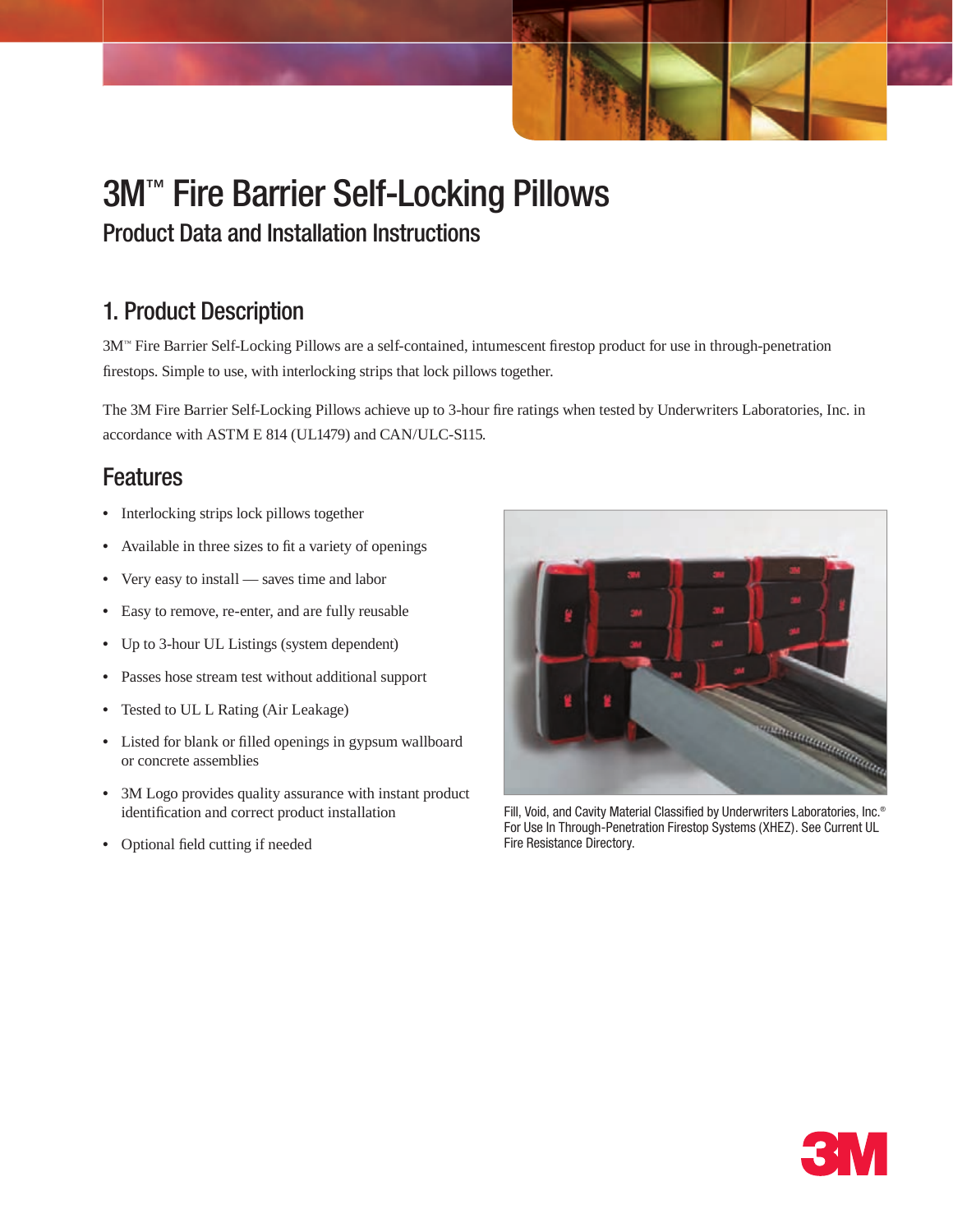# 2. Applications

- 3M™ Fire Barrier Self-Locking Pillows are ideal for firestopping medium to large openings with power or communication cables, conduits and cable racks or trays.
- • No additional support required. Consult UL or ULC Fire Resistance Directory for specific systems.
- Gypsum Wall, Concrete or Block Wall, and Concrete Floors
- Blank openings up to 540 sq. in. (3483 sq. cm)
- • 1 or 2 Cable Racks or Trays per penetration
- Conduit bank, innerduct cable and cable racks or tray applications

For complete details see the UL through-penetration firestop systems available at the UL Online Certifications Directory (www.ul.com) or the 3M Application and Specifiers' Guide (www.mmm.com/firestop).

# 3. Typical Physical Properties

Density: 6 PCF (nominal)

### 4. Performance

3M Fire Barrier Self-Locking Pillows have been tested in accordance with ASTM E 84.

- Heat Expansion Begins: 392°F (200°C)
- Significant Expansion Begins: 536°F (280°C)
- • Volume Expansion: 18% (calculated)
- L Rating: See individual UL Listings

Installation shall be in strict accordance with manufacturer's written instructions. The product shall be classified by Underwriters' Laboratories, Inc. as a Fill, Void and Cavity Material. When installed in accordance with systems outlined in the current UL or ULC Fire Resistance Directory and tested in accordance with ASTM E 814 (UL 1479) and CAN/ULC-S115, up to a 3-hour rating is achieved.

### 5. Installation Techniques

- 1. Consult the individual UL system for required location of 3M Fire Barrier Moldable Putty MP+ within the opening.
- 2. Install 3M Fire Barrier Self-Locking Pillows so the 9" (22.8 cm) dimension travels through the wall or f oor.
- 3. The large surface (side with label) of the 3M Fire Barrier Self-Locking Pillow must face the framing of the penetration. The 3M logo should face the installer.
- 4. Compress the pillows minimum 33% and insert units in the opening. A single size of pillow or combination of small, medium and large self-locking pillows may be used to complete the correct firestop through-penetration installation.
- 5. Repeat the procedure until the penetration is completely full and the correct compression has been achieved.
- 6. Check for any openings between pillows, framing and penetrating items. Fill any visible openings with the required depth of 3M Moldable Putty+. Consult individual UL systems for Moldable Putty+ depth requirements.
- 7. To remove the 3M Fire Protection Self-Locking Pillows from the opening, first remove the putty. Gently loosen the selflocking bond between the desired pillows. Gently pull pillow(s) out and place on a clean surface. After additional penetrants are routed through the opening, replace the pillow(s) making sure the self-locking portion of the pillow(s) are aligned.
- 8. Repeat 3M Moldable Putty+ installation in voids.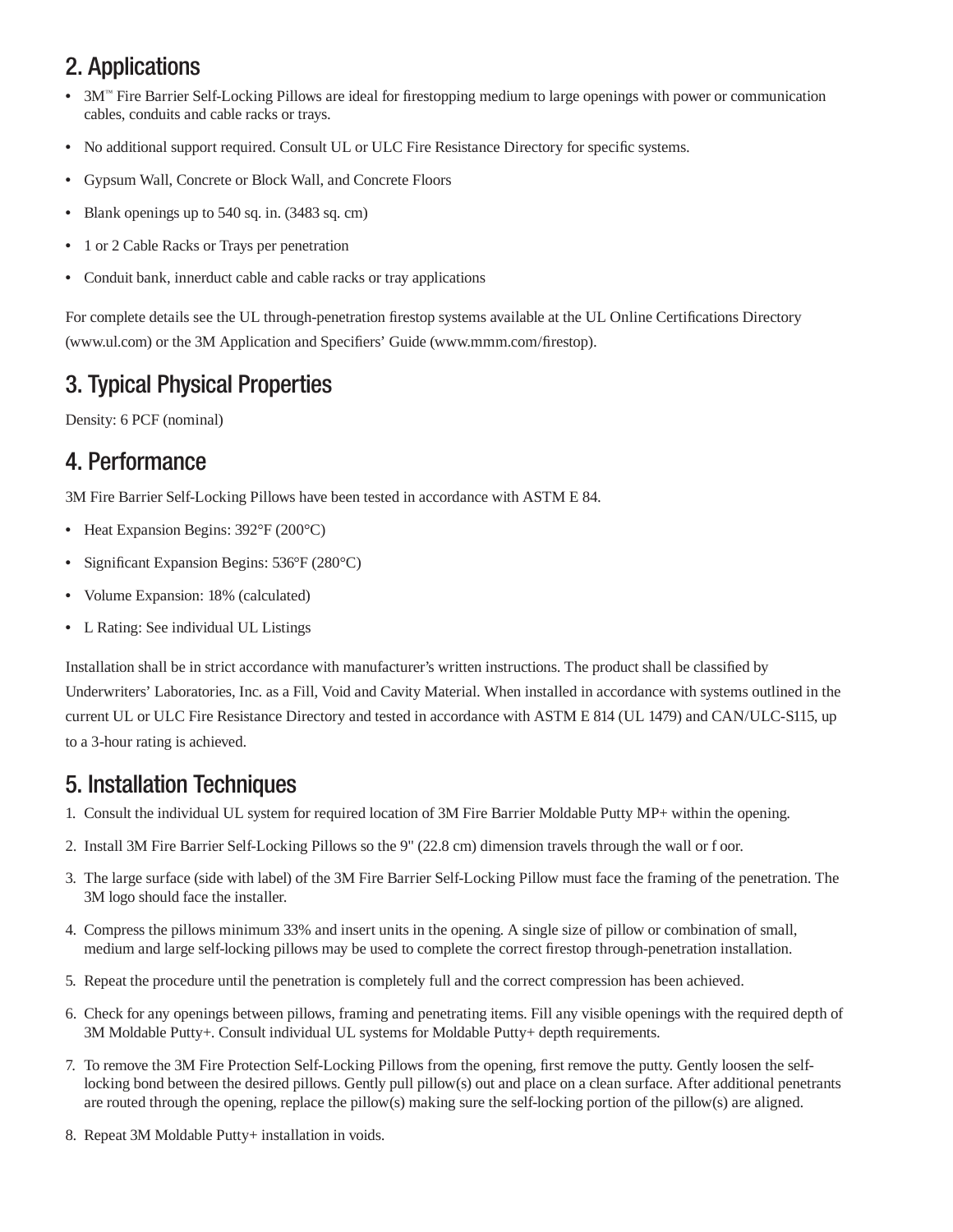# 6. Product Offerings

| Product                                     | <b>Unit Size</b>                                                                       | Units/Ctn. | Wt.Ctn.                      |
|---------------------------------------------|----------------------------------------------------------------------------------------|------------|------------------------------|
| 3M Fire Barrier Self-Locking Pillow, Small  | 2 in. x 4 in. x 9 in. (51 mm x 10.2 cm x 22.8 cm)<br>8 sq. in. (51.6 cm <sup>2</sup> ) | 24         | 12.5 lbs. (5.6 kg)           |
| 3M Fire Barrier Self-Locking Pillow, Medium | 2 in. x 6 in. x 9 in. (51 mm x 15.2 cm x 22.8 cm)<br>12 sq. in. $(77.4 \text{ cm}^2)$  | 16         | 11.0 lbs. $(4.9 \text{ kg})$ |
| 3M Fire Barrier Self-Locking Pillow, Large  | 3 in. x 6 in. x 9 in. (76 mm x 15.2 cm x 22.8 cm)<br>18 sq. in. $(116.1 \text{ cm}^2)$ | 20         | 17.5 lbs. (7.8 kg)           |

# 7. Calculating Self-Locking Pillow Requirement

Measure the opening in inches, and multiply the length by the width to get the total area. Then deduct the area of the penetrating item (rack & cables) to determine the total open area (annular space). This is the amount of area to be firestopped.

Multiply the open area by a factor of 1.5 to determine the required area of uncompressed pillows. This will ensure that once installed the pillow will achieve minimum 33% compression.

### Estimate Table (Cross-sectional area of Self-Locking Pillows)

| <b>Fire Barrier Self-Locking Pillow</b> | Dimensions,<br>in $(cm)$ | Nominal Area, $in2$ (cm <sup>2</sup> ) | Area when compressed<br>$33\%$ , in <sup>2</sup> (cm <sup>2</sup> ) |
|-----------------------------------------|--------------------------|----------------------------------------|---------------------------------------------------------------------|
| Small                                   | 2" x 4" (5.1 x 10.2)     | 8(51.6)                                | 5.3(34.2)                                                           |
| <b>Medium</b>                           | $2''$ x 6" (5.1 x 15.2)  | 12(77.4)                               | 8(51.6)                                                             |
| Large                                   | $3''$ x 6" (7.6 x 15.2)  | 18 (116)                               | 12 (77.4)                                                           |

### Calculating Self-Locking Pillow Requirement (examples)

**Example 1: Gypsum wall opening measuring 12" x 24" (30.5 cm x 61 cm) with a cable rack & cables occupying 40% of the opening.**

12" x 24" Opening = 288 sq. in. (1858 sq. cm)

Rack & Cable fill (40% of total opening area) = 115.2 sq. in. (743 sq. cm)

Total open area to be firestopped =  $288 - 115.2 = 172.8$  sq. in. (1115 sq. cm)

#### **Multiply open area by a factor of 1.5 to find the required area of uncompressed pillows:**

172.8 sq. in. x  $1.5 = 260$  sq. in. (1673 sq. cm)

#### **Therefore, 260 sq. in. (1673 sq. cm) of uncompressed pillows are required to achieve 33% compression in this opening.**

If all small pillows: 260 sq. in.  $/ 8$  sq. in. per pillow = 33 pillows (rounded up from 32.5)

If all medium pillows: 260 sq. in.  $/ 12$  sq. in. per pillow = 22 pillows (rounded up from 21.6)

If all large pillows: 260 sq. in.  $/ 18$  sq. in. per pillow = 15 pillows (rounded up from 14.4)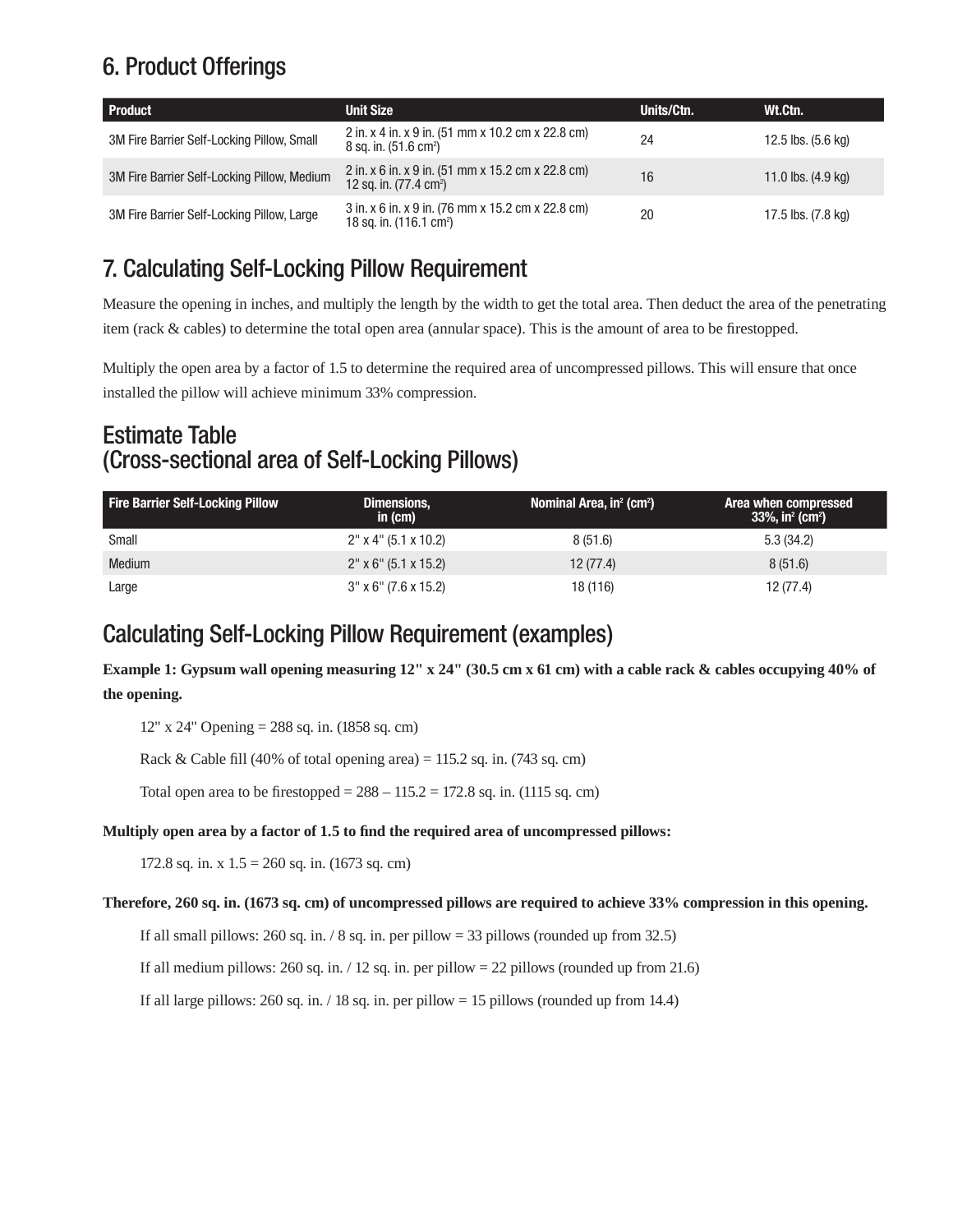**Example 2: Minimum Quantity of Pillows Required to Firestop a Blank Opening Using One Size of Self-Locking Pillow to Achieve Minimum 33% Compression.**

|                    |                               | <b>Opening Sizes, in.</b> |                |         |         |
|--------------------|-------------------------------|---------------------------|----------------|---------|---------|
| <b>Pillow Size</b> | <b>Pillow Dimensions, in.</b> | $14 \times 14$            | $12 \times 24$ | 18 x 33 | 24 x 36 |
| Small              | $2 \times 4$                  | 37                        | 54             | 112     | 162     |
| <b>Medium</b>      | 2x6                           | 25                        | 36             | 75      | 108     |
| Large              | 3x6                           |                           | 24             | 50      |         |

|                    |                              | <b>Opening Sizes, cm</b> |                    |             |                    |
|--------------------|------------------------------|--------------------------|--------------------|-------------|--------------------|
| <b>Pillow Size</b> | <b>Pillow Dimensions, cm</b> | $35.6 \times 35.6$       | $30.5 \times 61.0$ | 45.7 x 83.8 | $61.0 \times 91.4$ |
| Small              | $5.1 \times 10.2$            | 37                       | 54                 | 112         | 162                |
| <b>Medium</b>      | $5.1 \times 15.2$            | 25                       | 36                 | 75          | 108                |
| Large              | 7.6 x 15.2                   |                          | 24                 | 50          |                    |

Any combination of small, medium, or large pillows can be used to firestop an opening provided the minimum compression requirements are met.

### 8. Storage

The 3M™ Fire Barrier Self-Locking Pillows must be stored in a dry warehouse environment. Pallets should not be stacked.

# 9. Maintenance

Inspection: Installations should be inspected periodically for subsequent damage. Replace any damaged pillows.

Retrofit: Cables may be added or replaced by simply removing and replacing pillows and putty as required.

Remove by inserting fingers to both sides of the pillow at the 3M logo and squeeze to release the self-locking bond and gently pull pillow out. 3M Fire Barrier Self-Locking Pillows are reusable.

### 10. Purchase Information

3M Fire Barrier products are available through a network of nationwide distributors. For information on where to buy go to www.3m.com/firestop.

# 11. Safe Handling Information

Consult Material Safety Data Sheet prior to handling and disposing of 3M Fire Barrier Self-Locking Pillow(s).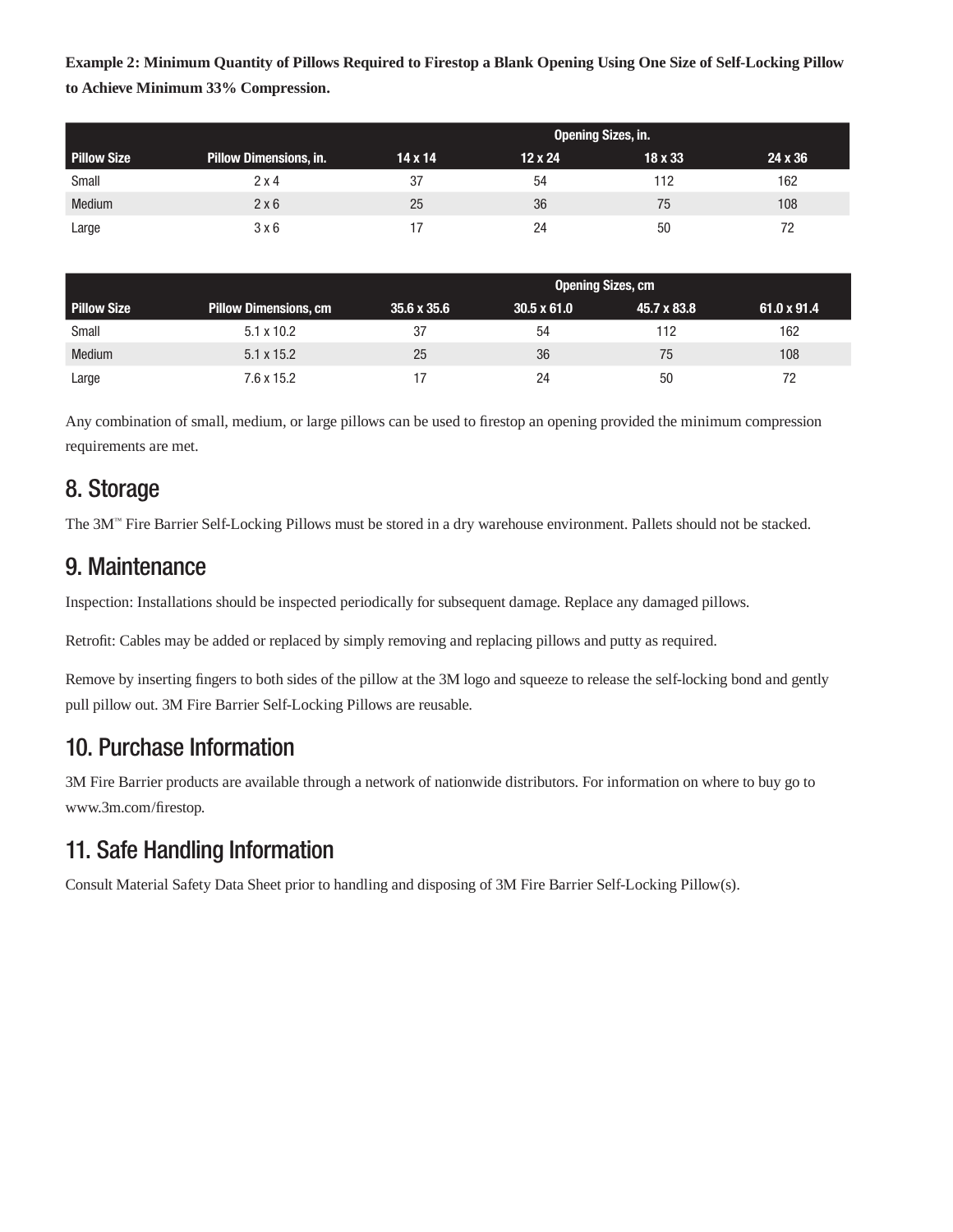## 12. Installation Instructions

12.1 Install pillows lengthwise through the opening; make sure that the large surface (label side) is placed directly against the framed opening.

12.2 Combine self-locking pillows at interlocking strips. Compress pillows to 33%. Insert and install in groups into the wall.

12.3 Completely fill the penetration opening. The red 3M logo must be visible to the installer on all pillows.

- 12.4 The smaller-sized self-locking pillows are useful for smaller voids and spaces created by the cable tray. 3M™ Moldable Putty+ is used to seal any small openings greater than 1/16'' (1.59 mm) between the pillows, cables, cable trays and pillows within the frame.
- 12.5 3M™ Fire Protection Self-Locking Pillows are completely reusable. Simply remove the desired pillow(s) by inserting fingers on both sides. Squeeze gently to release the interlocking bond and remove the pillow. For wall configurations no additional support required (e.g. wire mesh or steel cover plates).